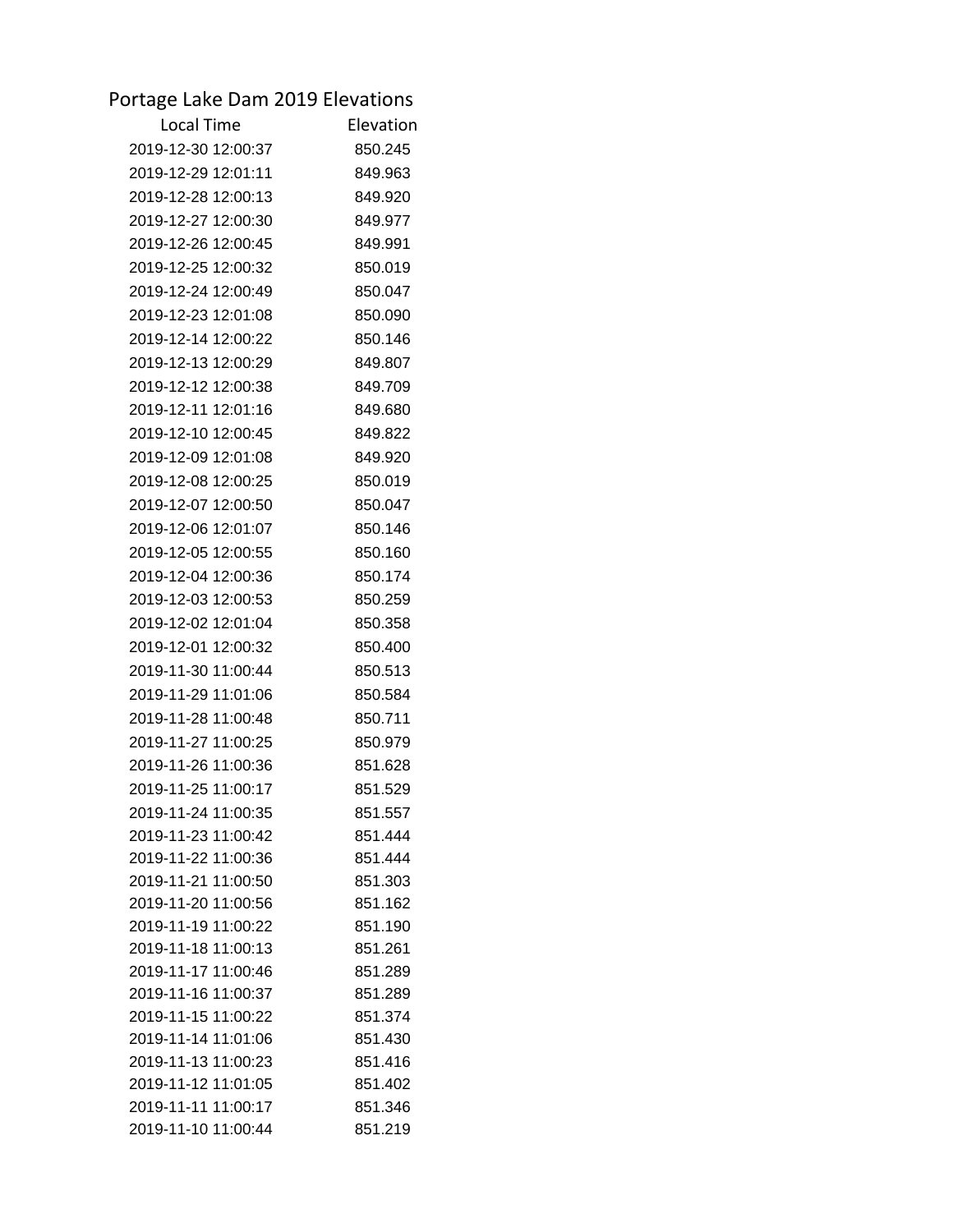| 2019-11-09 11:00:34 | 851.303 |
|---------------------|---------|
| 2019-11-08 11:01:03 | 851.289 |
| 2019-11-07 11:00:57 | 851.571 |
| 2019-11-06 11:00:44 | 851.585 |
| 2019-11-05 11:00:20 | 851.628 |
| 2019-11-04 11:00:25 | 851.557 |
| 2019-11-03 11:00:31 | 851.656 |
| 2019-11-02 12:00:40 | 851.487 |
| 2019-11-01 12:00:22 | 851.331 |
| 2019-10-31 12:00:50 | 851.261 |
| 2019-10-30 12:00:33 | 851.360 |
| 2019-10-25 12:00:37 | 851.487 |
| 2019-10-24 12:00:32 | 851.487 |
| 2019-10-23 12:00:38 | 851.444 |
| 2019-10-22 12:01:05 | 851.430 |
| 2019-10-21 12:00:49 | 851.430 |
| 2019-10-20 12:01:07 | 851.458 |
| 2019-10-19 12:00:31 | 851.487 |
| 2019-10-18 12:00:19 | 851.487 |
| 2019-10-17 12:00:16 | 851.501 |
| 2019-10-16 12:00:17 | 851.557 |
| 2019-10-15 12:00:22 | 851.557 |
| 2019-10-14 12:00:27 | 851.543 |
| 2019-10-13 12:00:48 | 851.585 |
| 2019-10-12 12:01:16 | 851.557 |
| 2019-10-11 12:00:18 | 851.473 |
| 2019-10-10 12:00:25 | 851.416 |
| 2019-10-09 12:00:58 | 851.473 |
| 2019-10-08 12:01:09 | 851.346 |
| 2019-10-07 12:00:00 | 851.727 |
| 2019-10-06 12:00:01 | 851.684 |
| 2019-10-05 12:01:12 | 851.698 |
| 2019-10-04 12:00:19 | 851.656 |
| 2019-10-03 12:00:44 | 851.642 |
| 2019-10-02 12:00:34 | 851.458 |
| 2019-10-01 12:00:35 | 851.444 |
| 2019-09-30 12:00:56 | 851.515 |
| 2019-09-29 12:00:54 | 851.543 |
| 2019-09-28 12:00:51 | 851.656 |
| 2019-09-27 12:00:25 | 851.303 |
| 2019-09-26 12:00:48 | 851.360 |
| 2019-09-25 12:00:18 | 851.346 |
| 2019-09-24 12:00:44 | 851.388 |
| 2019-09-23 12:00:27 | 851.444 |
| 2019-09-22 12:00:28 | 851.515 |
| 2019-09-21 12:00:56 | 851.515 |
| 2019-09-20 12:01:13 | 851.543 |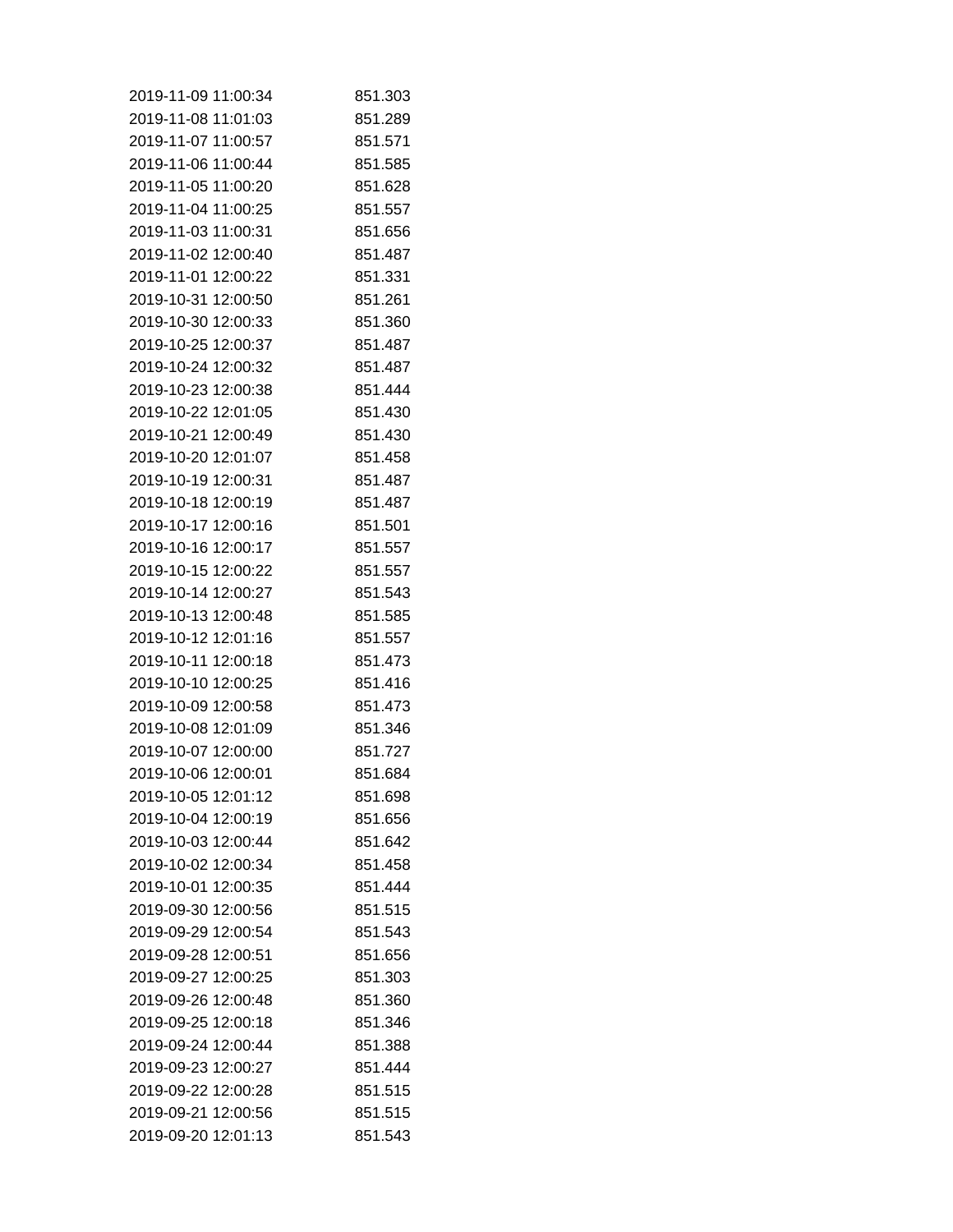| 2019-09-19 12:00:39 | 851.712 |
|---------------------|---------|
| 2019-09-18 12:00:51 | 851.656 |
| 2019-09-17 12:00:28 | 851.529 |
| 2019-09-16 12:00:59 | 851.642 |
| 2019-09-15 12:00:49 | 851.995 |
| 2019-09-14 12:00:57 | 851.966 |
| 2019-09-13 12:01:05 | 851.797 |
| 2019-09-12 12:00:17 | 851.698 |
| 2019-09-11 12:01:01 | 851.374 |
| 2019-09-10 12:01:13 | 851.430 |
| 2019-09-09 12:00:58 | 851.600 |
| 2019-09-08 12:00:31 | 851.797 |
| 2019-09-07 12:01:11 | 851.727 |
| 2019-09-06 12:01:01 | 851.614 |
| 2019-09-05 12:00:29 | 851.543 |
| 2019-09-04 12:00:23 | 851.628 |
| 2019-09-03 12:01:04 | 851.741 |
| 2019-09-02 12:01:03 | 851.755 |
| 2019-09-01 12:00:29 | 851.727 |
| 2019-08-31 12:00:46 | 851.769 |
| 2019-08-30 12:01:10 | 851.670 |
| 2019-08-29 12:01:06 | 851.585 |
| 2019-08-28 12:00:57 | 851.600 |
| 2019-08-27 12:00:56 | 851.585 |
| 2019-08-26 12:00:41 | 851.755 |
| 2019-08-25 12:00:30 | 851.811 |
| 2019-08-24 12:00:56 | 851.727 |
| 2019-08-23 12:00:17 | 851.727 |
| 2019-08-22 12:01:06 | 851.698 |
| 2019-08-21 12:00:47 | 851.825 |
| 2019-08-20 12:00:37 | 851.783 |
| 2019-08-19 12:00:43 | 851.769 |
| 2019-08-18 12:00:51 | 851.797 |
| 2019-08-17 12:00:23 | 851.797 |
| 2019-08-16 12:00:17 | 851.769 |
| 2019-08-15 12:00:47 | 851.769 |
| 2019-08-14 12:00:48 | 851.811 |
| 2019-08-13 12:00:19 | 851.854 |
| 2019-08-12 12:00:37 | 851.839 |
| 2019-08-11 12:01:04 | 851.797 |
| 2019-08-10 12:00:53 | 851.755 |
| 2019-08-09 12:01:08 | 851.712 |
| 2019-08-08 12:00:32 | 851.585 |
| 2019-08-07 12:00:35 | 851.360 |
| 2019-08-06 12:00:47 | 851.402 |
| 2019-08-05 12:01:12 | 851.444 |
| 2019-08-04 12:00:34 | 851.501 |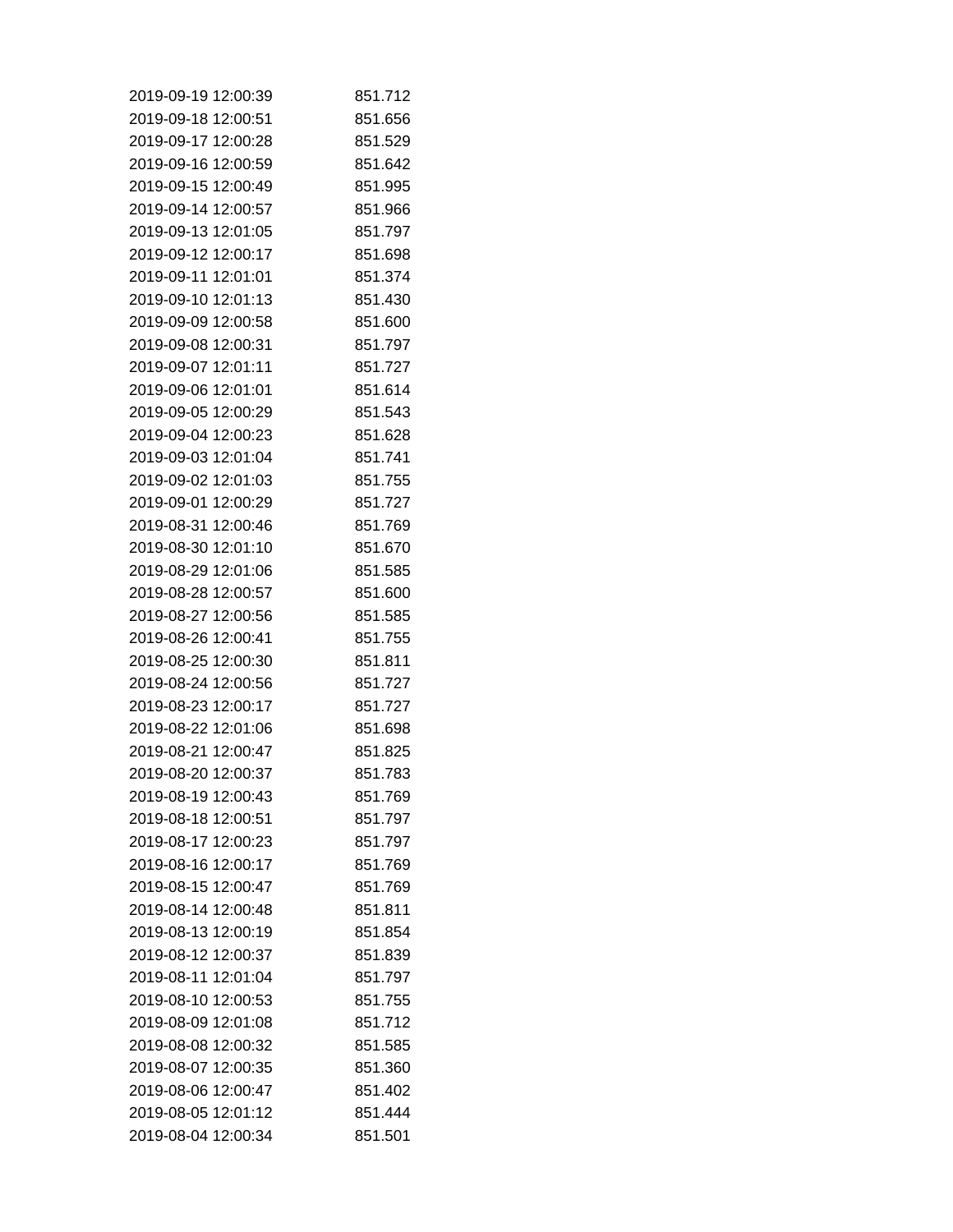| 2019-08-03 12:01:06 | 851.557 |
|---------------------|---------|
| 2019-08-02 12:00:33 | 851.529 |
| 2019-08-01 12:01:00 | 851.557 |
| 2019-07-31 12:00:20 | 851.543 |
| 2019-07-30 12:01:14 | 851.458 |
| 2019-07-29 12:00:51 | 851.388 |
| 2019-07-28 12:00:38 | 851.458 |
| 2019-07-27 12:00:48 | 851.501 |
| 2019-07-26 12:00:31 | 851.585 |
| 2019-07-25 12:00:18 | 851.529 |
| 2019-07-24 12:00:58 | 851.430 |
| 2019-07-23 12:01:14 | 851.430 |
| 2019-07-22 12:00:35 | 851.614 |
| 2019-07-21 12:00:15 | 851.698 |
| 2019-07-20 12:00:47 | 846.378 |
| 2019-07-19 12:00:58 | 851.529 |
| 2019-07-18 12:00:47 | 851.501 |
| 2019-07-17 12:00:29 | 851.543 |
| 2019-07-16 12:00:58 | 851.458 |
| 2019-07-15 12:01:01 | 851.529 |
| 2019-07-14 12:00:41 | 851.557 |
| 2019-07-13 12:01:11 | 851.585 |
| 2019-07-12 12:00:52 | 851.543 |
| 2019-07-11 12:00:54 | 851.515 |
| 2019-07-10 12:00:23 | 851.402 |
| 2019-07-09 12:02:12 | 851.473 |
| 2019-07-08 12:00:46 | 851.543 |
| 2019-07-07 12:01:14 | 851.628 |
| 2019-07-06 12:00:46 | 851.571 |
| 2019-07-05 12:01:08 | 851.557 |
| 2019-07-04 12:00:35 | 851.614 |
| 2019-07-03 12:01:05 | 851.727 |
| 2019-07-02 12:00:21 | 851.684 |
| 2019-07-01 12:00:46 | 851.501 |
| 2019-06-30 12:00:50 | 851.571 |
| 2019-06-29 12:00:36 | 851.600 |
| 2019-06-28 12:00:55 | 851.614 |
| 2019-06-27 12:00:52 | 851.628 |
| 2019-06-26 12:01:08 | 851.515 |
| 2019-06-25 12:00:52 | 851.515 |
| 2019-06-24 12:00:40 | 851.458 |
| 2019-06-23 12:00:32 | 851.430 |
| 2019-06-22 12:01:14 | 851.430 |
| 2019-06-21 12:00:52 | 851.303 |
| 2019-06-20 12:00:32 | 851.360 |
| 2019-06-19 12:00:49 | 851.402 |
| 2019-06-18 12:01:13 | 851.402 |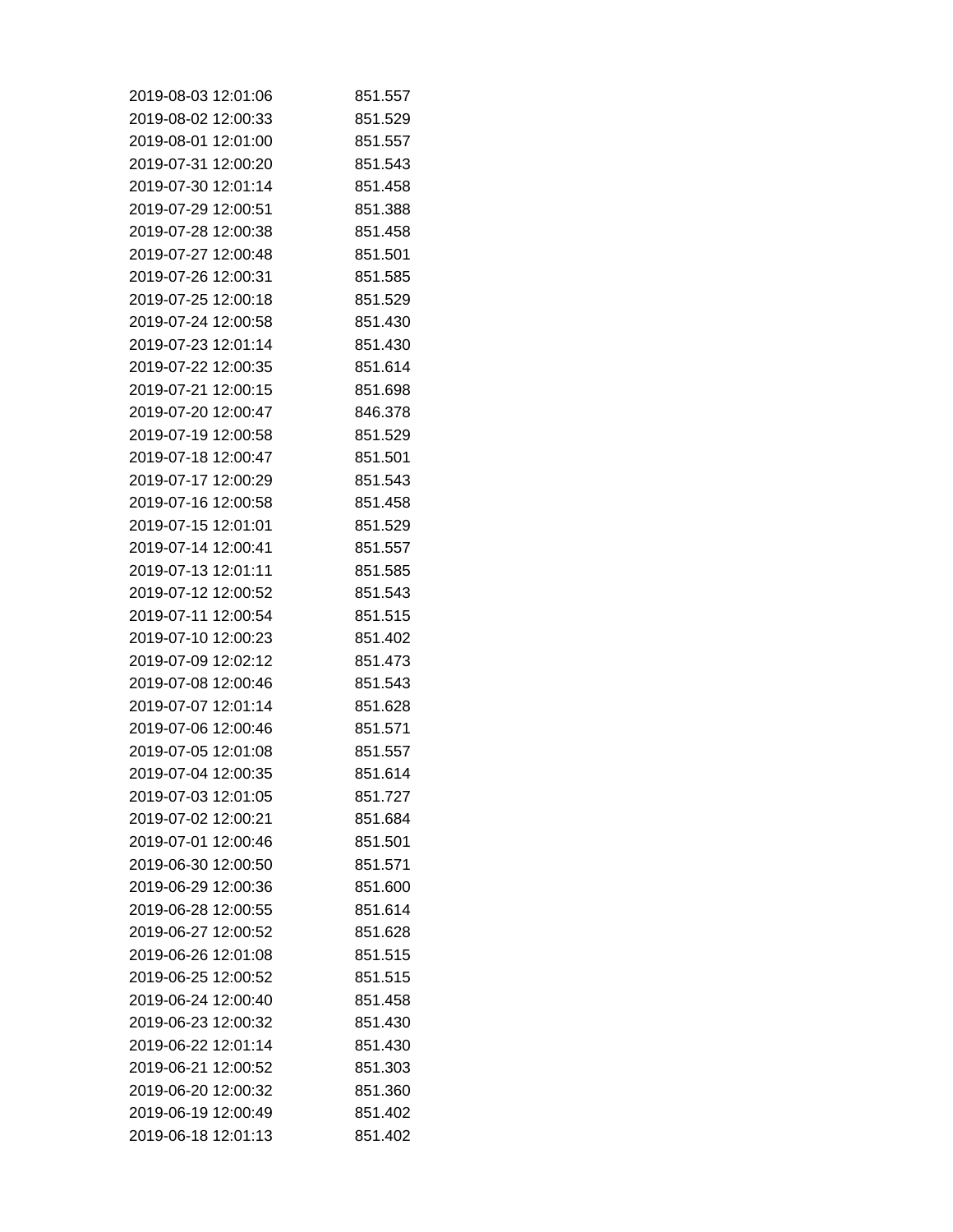| 2019-06-17 12:00:30 | 851.458 |
|---------------------|---------|
| 2019-06-16 12:01:10 | 851.374 |
| 2019-06-15 12:00:54 | 851.458 |
| 2019-06-14 12:01:08 | 851.487 |
| 2019-06-13 12:01:04 | 851.543 |
| 2019-06-12 12:00:43 | 851.529 |
| 2019-06-11 12:01:13 | 851.543 |
| 2019-06-10 12:01:09 | 851.684 |
| 2019-06-09 12:00:39 | 851.289 |
| 2019-06-08 12:00:41 | 851.402 |
| 2019-06-07 12:00:37 | 851.543 |
| 2019-06-06 12:00:16 | 851.712 |
| 2019-06-05 12:01:26 | 851.628 |
| 2019-06-04 12:01:12 | 851.543 |
| 2019-06-03 12:01:03 | 851.515 |
| 2019-06-02 12:00:13 | 851.501 |
| 2019-06-01 12:01:03 | 851.444 |
| 2019-05-31 12:00:51 | 851.487 |
| 2019-05-30 12:00:42 | 851.501 |
| 2019-05-29 12:01:05 | 851.529 |
| 2019-05-28 12:00:56 | 851.571 |
| 2019-05-27 12:00:42 | 851.670 |
| 2019-05-26 12:00:29 | 851.656 |
| 2019-05-25 12:00:17 | 851.656 |
| 2019-05-24 12:01:03 | 851.529 |
| 2019-05-23 12:00:53 | 851.275 |
| 2019-05-22 12:00:43 | 851.487 |
| 2019-05-21 12:00:29 | 851.882 |
| 2019-05-20 12:00:18 | 851.783 |
| 2019-05-19 12:01:07 | 851.628 |
| 2019-05-18 12:00:57 | 851.458 |
| 2019-05-17 12:00:45 | 851.458 |
| 2019-05-16 12:00:34 | 851.430 |
| 2019-05-15 12:00:21 | 851.501 |
| 2019-05-14 12:00:22 | 851.585 |
| 2019-05-13 12:01:13 | 851.642 |
| 2019-05-12 12:00:38 | 851.670 |
| 2019-05-11 12:00:46 | 851.614 |
| 2019-05-10 12:01:12 | 851.473 |
| 2019-05-09 12:01:02 | 851.346 |
| 2019-05-08 12:01:10 | 851.402 |
| 2019-05-07 12:00:49 | 851.529 |
| 2019-05-06 12:00:57 | 851.924 |
| 2019-05-05 12:00:44 | 851.656 |
| 2019-05-04 12:01:08 | 851.487 |
| 2019-05-03 12:01:02 | 851.374 |
| 2019-05-02 12:00:49 | 851.698 |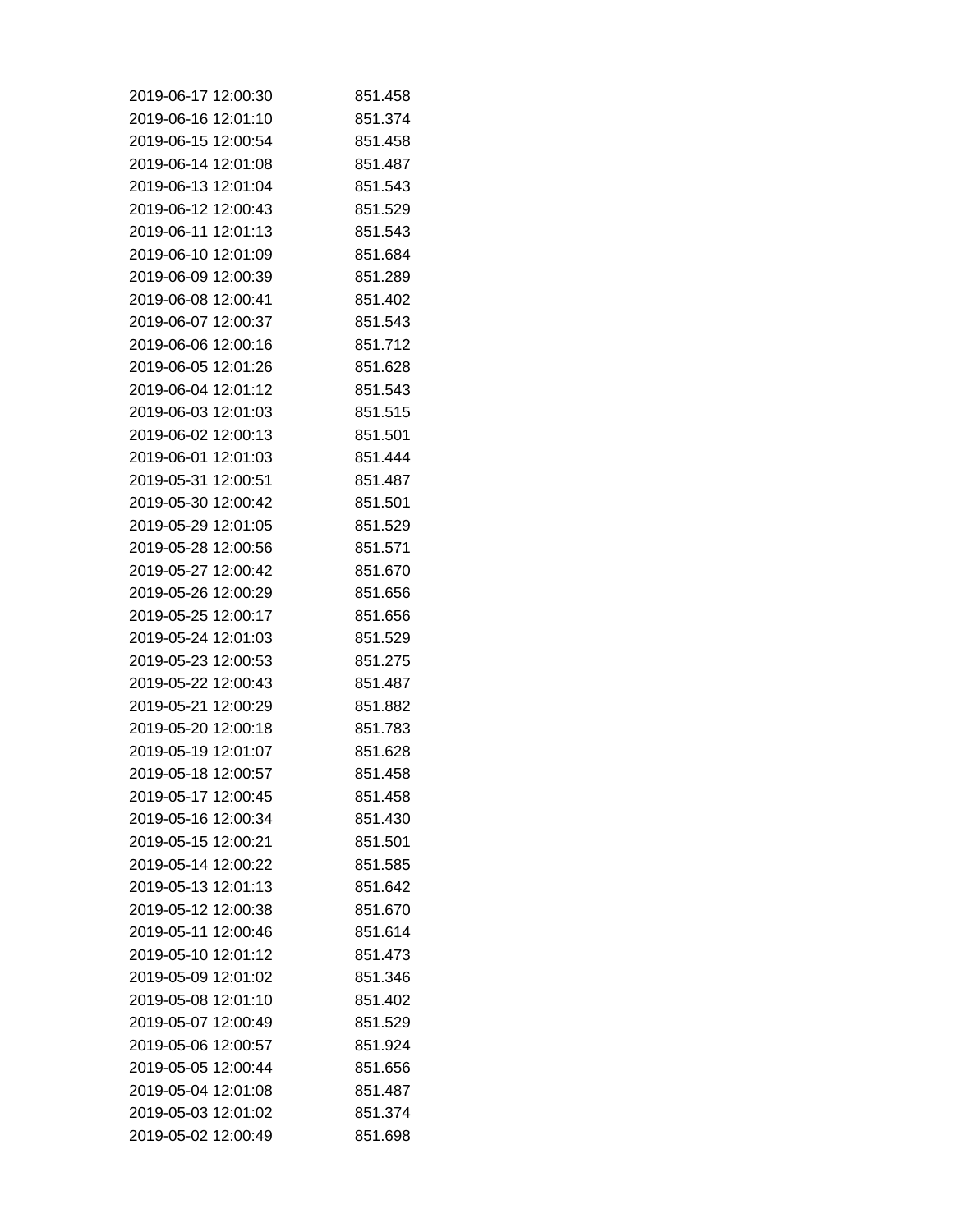| 2019-05-01 12:00:43 | 851.684 |
|---------------------|---------|
| 2019-04-30 12:00:57 | 851.543 |
| 2019-04-29 12:00:44 | 851.487 |
| 2019-04-28 12:00:38 | 851.501 |
| 2019-04-27 12:00:32 | 851.515 |
| 2019-04-26 12:02:39 | 851.727 |
| 2019-04-25 12:01:12 | 851.614 |
| 2019-04-24 12:01:01 | 851.614 |
| 2019-04-23 12:00:26 | 851.628 |
| 2019-04-22 12:00:17 | 851.628 |
| 2019-04-21 12:01:05 | 851.684 |
| 2019-04-20 12:00:55 | 851.614 |
| 2019-04-19 12:00:44 | 851.684 |
| 2019-04-18 12:00:33 | 851.727 |
| 2019-04-17 12:01:01 | 851.712 |
| 2019-04-16 12:01:01 | 851.684 |
| 2019-04-15 12:00:44 | 851.614 |
| 2019-04-14 12:00:48 | 851.473 |
| 2019-04-13 12:01:09 | 851.303 |
| 2019-04-12 12:01:12 | 851.360 |
| 2019-04-11 12:01:10 | 851.416 |
| 2019-04-10 12:00:29 | 851.501 |
| 2019-04-09 12:00:27 | 851.614 |
| 2019-04-08 12:01:02 | 851.684 |
| 2019-04-07 12:00:57 | 851.656 |
| 2019-04-06 12:01:14 | 851.585 |
| 2019-04-05 12:01:02 | 851.303 |
| 2019-04-04 12:00:35 | 851.374 |
| 2019-04-03 12:01:18 | 851.585 |
| 2019-04-02 12:00:26 | 851.727 |
| 2019-04-01 12:00:23 | 851.430 |
| 2019-03-31 13:00:34 | 851.021 |
| 2019-03-30 13:00:26 | 850.457 |
| 2019-03-29 13:00:22 | 849.906 |
| 2019-03-28 13:00:57 | 849.695 |
| 2019-03-27 13:00:43 | 849.751 |
| 2019-03-26 13:00:39 | 849.822 |
| 2019-03-25 13:00:21 | 849.892 |
| 2019-03-24 13:00:12 | 849.934 |
| 2019-03-23 13:00:37 | 849.991 |
| 2019-03-22 13:00:56 | 850.076 |
| 2019-03-21 13:00:22 | 850.160 |
| 2019-03-20 13:00:55 | 850.090 |
| 2019-03-19 13:00:44 | 850.104 |
| 2019-03-18 13:00:13 | 850.104 |
| 2019-03-17 13:00:24 | 850.061 |
| 2019-03-16 13:00:16 | 850.104 |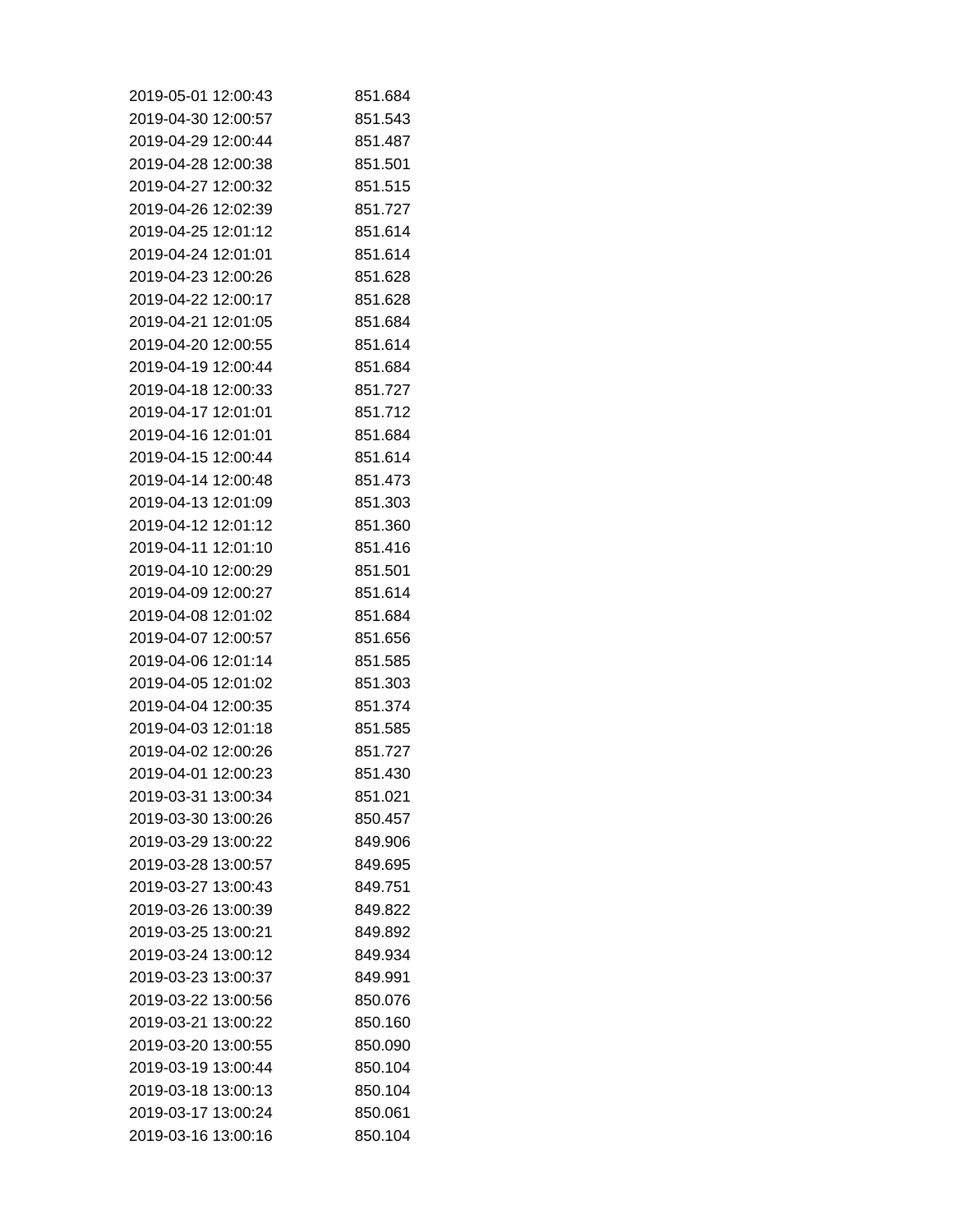| 2019-03-15 13:01:01 | 850.245 |
|---------------------|---------|
| 2019-03-14 13:00:22 | 850.245 |
| 2019-03-13 13:00:16 | 850.146 |
| 2019-03-12 13:00:58 | 850.061 |
| 2019-03-11 13:00:48 | 850.047 |
| 2019-03-10 13:00:40 | 849.949 |
| 2019-03-09 12:00:23 | 849.934 |
| 2019-03-08 12:01:07 | 849.963 |
| 2019-03-07 12:01:09 | 849.991 |
| 2019-03-06 12:00:30 | 850.019 |
| 2019-03-05 12:00:23 | 850.076 |
| 2019-03-04 12:00:20 | 850.160 |
| 2019-03-03 12:00:15 | 850.203 |
| 2019-03-02 12:00:23 | 850.231 |
| 2019-03-01 12:01:12 | 850.231 |
| 2019-02-28 12:00:59 | 850.231 |
| 2019-02-27 12:00:53 | 850.188 |
| 2019-02-26 12:01:10 | 850.160 |
| 2019-02-25 12:00:44 | 850.090 |
| 2019-02-24 12:00:45 | 850.019 |
| 2019-02-23 12:01:07 | 849.977 |
| 2019-02-22 12:00:31 | 849.977 |
| 2019-02-21 12:00:14 | 850.005 |
| 2019-02-20 12:00:31 | 850.005 |
| 2019-02-19 12:01:00 | 850.061 |
| 2019-02-18 12:00:22 | 850.118 |
| 2019-02-17 12:00:16 | 850.174 |
| 2019-02-16 12:01:04 | 850.217 |
| 2019-02-15 12:00:28 | 850.231 |
| 2019-02-14 12:00:22 | 850.301 |
| 2019-02-13 12:00:37 | 850.400 |
| 2019-02-12 12:00:48 | 850.541 |
| 2019-02-11 12:00:33 | 850.541 |
| 2019-02-10 12:00:52 | 850.541 |
| 2019-02-09 12:00:42 | 850.541 |
| 2019-02-08 12:01:01 | 850.527 |
| 2019-02-07 12:00:29 | 850.513 |
| 2019-02-06 12:00:21 | 850.527 |
| 2019-02-05 12:01:02 | 850.527 |
| 2019-02-04 12:00:27 | 850.414 |
| 2019-02-03 12:01:01 | 850.330 |
| 2019-02-02 12:00:20 | 850.330 |
| 2019-02-01 12:00:44 | 850.344 |
| 2019-01-31 12:00:43 | 850.344 |
| 2019-01-30 12:01:11 | 850.372 |
| 2019-01-29 12:00:20 | 850.400 |
| 2019-01-28 12:00:45 | 850.358 |